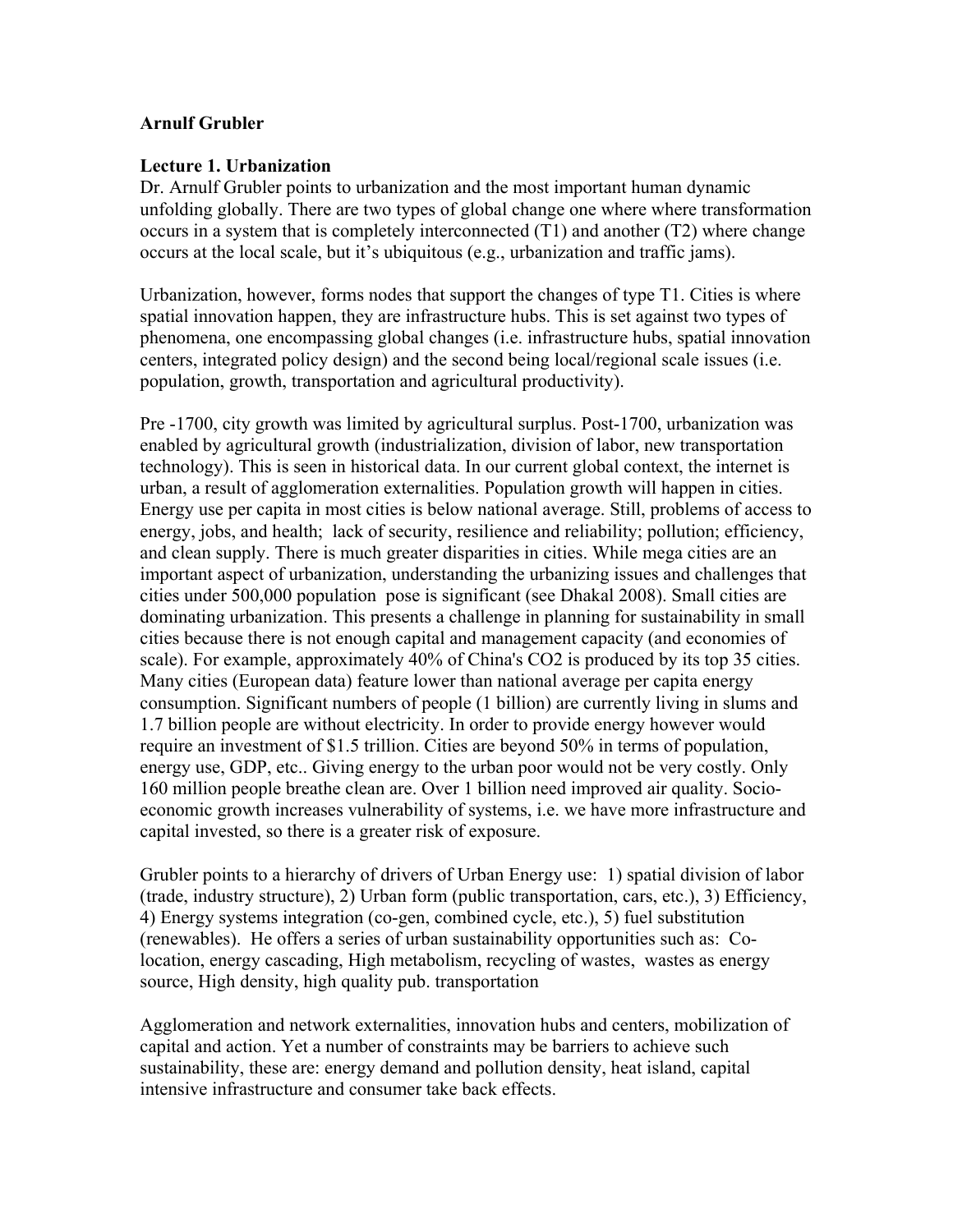One of the main points that Grubler puts forth is a paradox where the largest leverage points are from system integration, but this is most difficult due to policy fragmentation.

In summary:

Hierarchy of urban energy and CO2 reduction strategies, in decreasing order of importance:

- 1. Spatial division of labor (trade flows across boundaries is extremely important and a lot of energy is used for exports and imports, industry structure)
- 2. Urban form (to favor public transport)
- 3. Efficiency of energy end-use
- 4. Existing systems integration
- 5. Fuel substitution

Greatest potential in reducing energy end-use in building. Vienna has a different model from the US, they have fully integrated utility companies owned by the city.

Urban sustainability opportunities:

- 1. Co-location of multitude of uses, cogeneration of energy
- 2. High metabolism: opportunities for recycling waste as energy resource
- 3. High density: public transport
- 4. Nodes of problem solving

Constraints to the above:

- 1. Energy demand and pollution is great
- 2. Heat island effect
- 3. Capital intensity
- 4. Consumer take-back (more on this below)
- 5. Policy paradox: cities are the largest leverage points, but require coordination of multiple actors

Grubler advocates for the traditional approaches of sustainable urbanization, rather than recognizing that there are limits to the positive externalities of urban growth.

## **Lecture 2. Industrialization**

In Dr. Grubler's second lecture, he starts with the Kuznets curve of structural change to illustrate primary sector processes that transform industrialization to service. Different opportunities for emissions mitigation, depending on industrial structure. Ours is an economy based on selling material things. US has more material+energy/capita/year than other industrialized countries (industrial metabolistic flow is much greater). The magnitude of flow is what is needed to frame the discussion of sustainability. Grubler stresses that industry is a big machine whose single purpose is to maximize output and output growth through: economies of scale, standardization, increasing returns, technological change, new materials, processes, products and lower costs to increase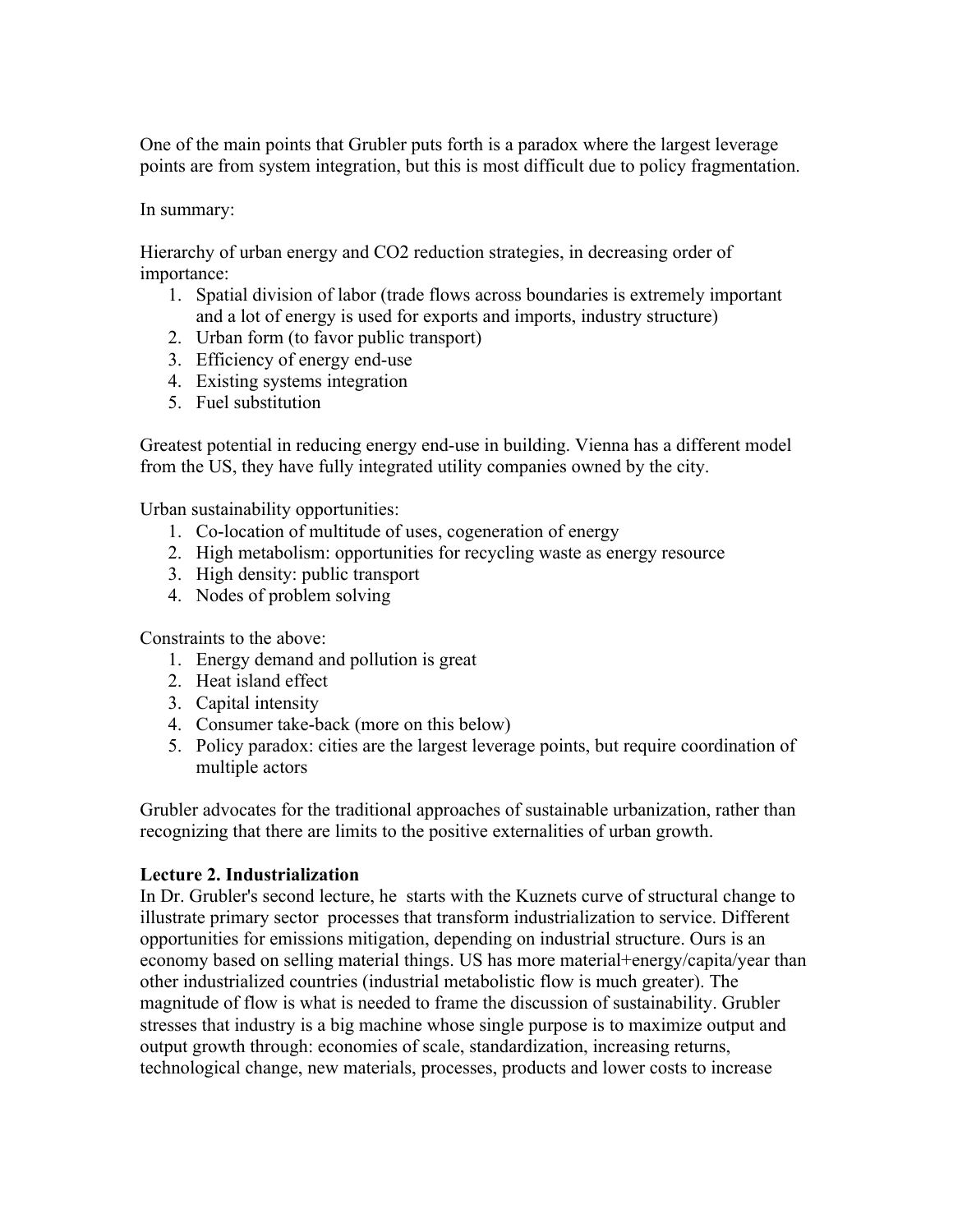consumption. Costs improve via technology change, but adoption can still take a long time. Additionally, there are a number of significant environmental implications:

- 1. Output growth, leading to mass consumption amplifying traditional impacts
- 2. New impacts (new toxic substances)
- 3. Point-source impacts amplified by dispersed consumption and end-of-life (disposal)
- 4. Impacts moderated by increased "decoupling" (relative dematerialization, i.e. emissions reduced, triggered by environmental regulation. Industry is responsive to these, but households not so much).

Therefore, point source (industrial plants) impacts amplified by diffuse consumption, use, and end of life. The use phase is highly distributed (see electronics disposal). All impacts are moderated by a persistent trend of decoupling of material use and economic activity. For example, certain categories of metal emissions have been declining because of environmental regulation--metal is one realm of human activity that is responsive to regulation.

Grubler points out that in regards to CO2 emissions per capita the US has gone down a high-intensity pathway, while Japan chose a high-efficiency. Still, emissions have grown. In industrialized nations, this is flat, but in SE Asia there is rapid growth . Due to environmental regulations and costs, industry may relocate to other countries. Ways to avoid this is through import tariffs and joint caps. He mentions where there is emission reduction potential in industry:

- 1. Inherent incentive structure for cost minimization (the only true homo economicus) because of competition, so it's an easier sector to regulate
- 2. Locus for innovation and entrepreneurship within sector, but also spillovers to other sectors
- 3. Globalized
- 4. Relative importance (in terms of GDP) declines with success (productivity growth)

Therefore there are a series of free lunches and take backs due to technological innovations. Free lunches due to technological innovations, which sometimes occur without need for environmental regulation:

- 1. Efficiency improvements
- 2. Miniaturization, light-weight
- 3. Material substitution

Take backs due to technological innovations:

- 1. New demands (e.g., e-commerce, which is worse in terms of energy use and emissions than traditional book marketing because of delivery)
- 2. Higher quality, comfort and safety
- 3. Changes in consumer behavior

For example, gains in industrial efficiency have led to increased levels of consumption, oversetting environmental improvements by the industrial sector. It is important to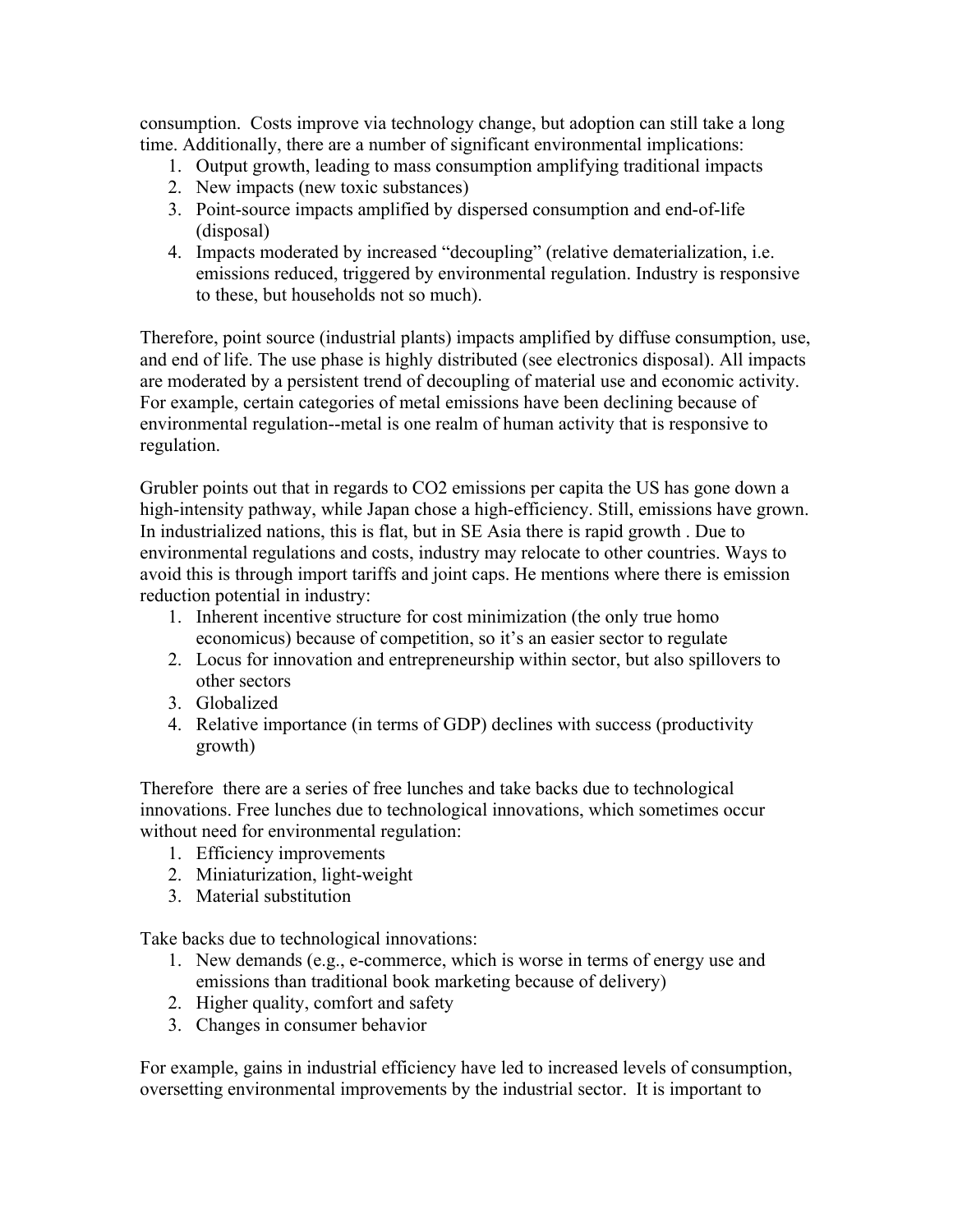distinguish between technology transfer versus technology diffusion. The former is the traditional approach, where a "benevolent" agency imposes a foreign technology but ignores the local needs in terms of application and maintenance. The latter requires identifying and financially supporting a local investor or entrepreneur who can adapt technology to local needs.

Grubler also points out that e-commerce is worse for energy use than book stores because of the energy intensity of courier services. We would do better with regional/local distribution hubs (Kapur based on Matthews et. al, 2002). He notes that a central neighborhood delivery point can reduce this.

In addition, there have been MPG improvements, but we drive more, with fewer people in the car however, consumer behavior has eaten up all the benefits. For developing countries, technological transfer can support efficiency frontier and Grubler mentions that all of the highest efficiency solar thermal collectors already come from China and that prices play an important role (i.e. energy prices have always been high in Japan).

Grubler addresses ways to deal with leakage in this lecture, he mentions that there are many proposals such as import tariffs (but there are issues around measurement). Also developing joint caps may deal with the issue of leakage. Grubler does not believe in technological transfer - "throw it over the fence". However, he does believe in technological diffusion which he says will ensure that there is some actor (entrepreneur) with an incentive to make sure that it works. The model that we've tested the most is the military industrial complex. He does not think that the climate negotiators have any understanding of technology transfer of diffusion. It is largely a political negotiation. In response to a question regarding lock-ins, he mentions that they are very difficult to address after a window of opportunity of fluid decision making. For example, the period when people are heading out of their childhood homes and choosing their way of life moving forward.

## **Lecture 3. Innovation Life Cycle**

For Grubler there is a continuum between invention (new knowledge, research) and innovation (new application of knowledge, R&D) and time progresses when it is produced. We must consider niche and diffusion in issues in understanding the lag between innovation and invention and there is no shortening of stochastic variation. So if we have to act now, then we have to use whatever has been invented within the last 40 years. This is why we need to emphasize on diffusion:

- 1. Significance of innovation only when widely applied
- 2. Generally life cycle phase taking longest
- 3. Equalizing force (not homogeneity): Importance for DCs
- 4. Availability of descriptive and causal formal models
- 5. Diffusion and substitution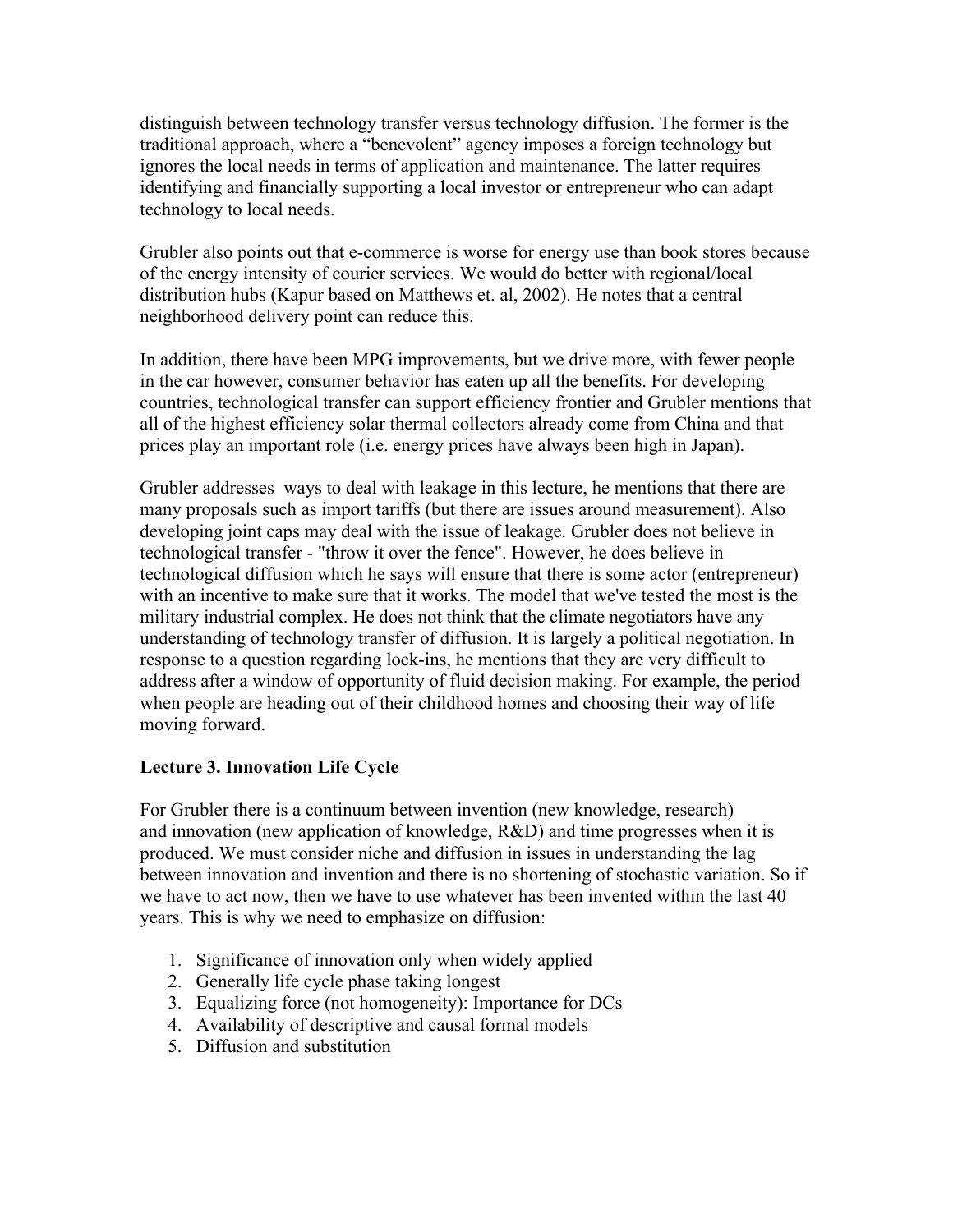Logistic growth of diffusion while they're not substituted, then they decline as substituted by other innovations. He also posits that the substitution rate is influenced by the time it takes for the old innovation to retire (e.g., horse versus cars, substitution time is 13 years, the useful life of a horse). Diffusion processes operate at levels of technology (size, performance, efficiency) and industry (production and use, regional global markets).

Grubler emphasizes that the larger the market, the slower the rate of change. He illustrates the commonalities across diffusion environments (e.g., central planning of USSR versus market of US) and indicates that the exception is found in social change (e.g. diffusion of literacy). Therefore, social systems change much faster than technological.

We all must consider:

Macro variables<sup>.</sup>

- 1. Involves time and space (S-curve and spatial hierarchy centers)
- 2. First mover vs. follower: longest (slowest) diffusion time and highest adoption (first mover) vs. catch-up faster but at lower adoption levels of adoption (follower).
- 3. Market size vs speed and impact: large size and impact = slower diffusion; small size and impact  $(Fashion) = fast diffusion$

Determinants of diffusion speed:

- 1. Type of adoption decision (individual, collective, authoritative)
- 2. Type of communication channels (mass media vs. word-of-mouth; mass media is ineffective in adoption, word-of-mouth if MUCH more powerful!)
- 3. Nature of social system (interconnection, sources of learning: internal vs. external).
- 4. Existence and efforts of change agents
- 5. Perceived attributes of innovation:
	- a. Relative advantage (e.g., perfomance costs)
	- b. Adoption effort (investment size)
	- c. Compatibility (technological, social integration)
	- d. Observability (social visibility, learn from neighbors)
	- e. Trialability (learning from own experience)

Grubler also states that change is not really accelerating, it's more a myth than reality. These are mostly incremental innovations in maturing markets that piggy-back on existing infrastructures with growing capital stock, so there's more to change which gives the impression that change is faster. The basic diffusion patterns in time and space remain unchanged. Big hits require more time. Even the Internet took about 25 years of public R&D efforts before it was commercialized.

Technological systems (interrelatedness):

1. Increasing interdependence: Change constrained by the slowest component